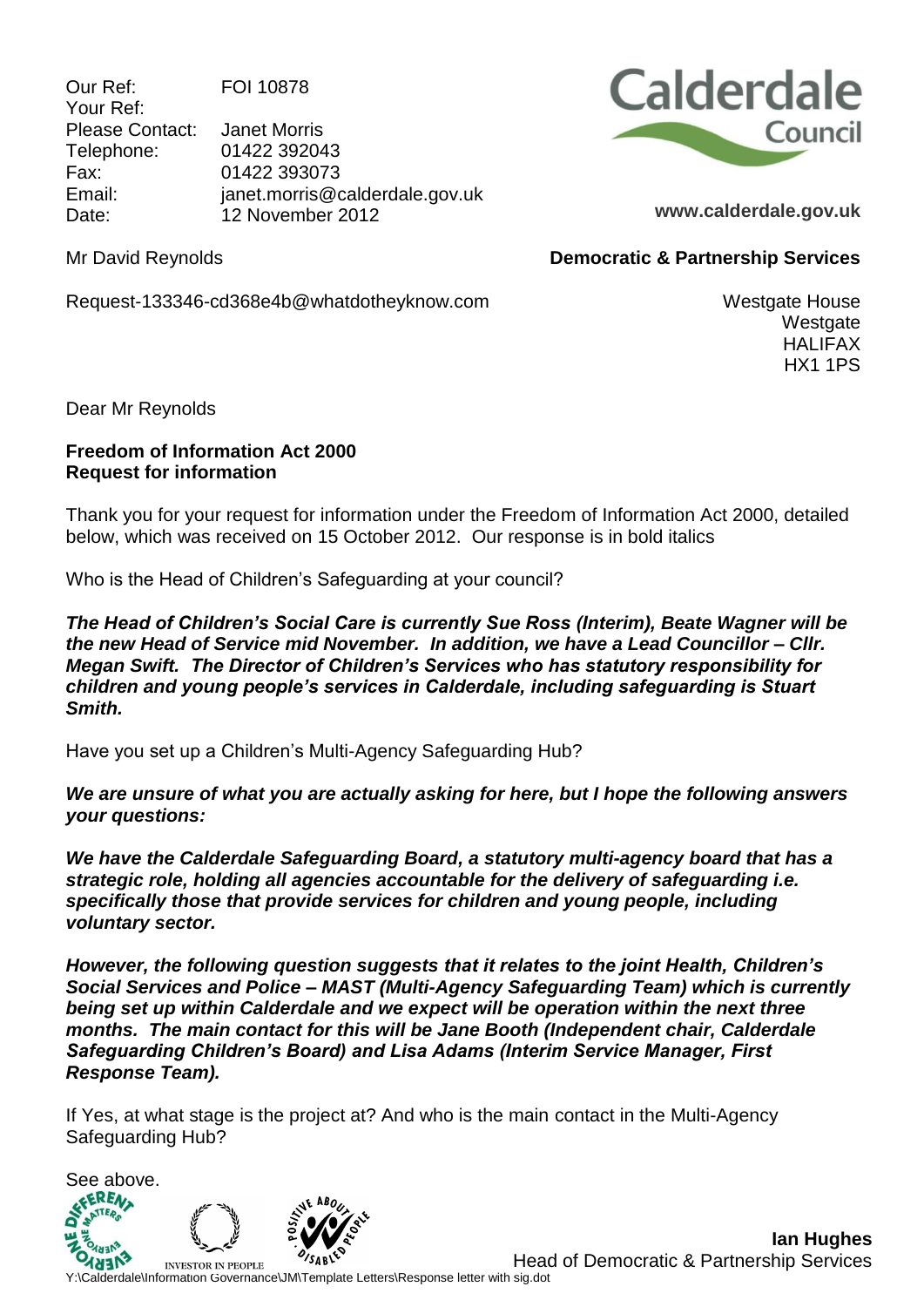Who is the Head of Adults Safeguarding at your council?

*Councillor Bob Metcalfe is the portfolio holder for safeguarding adults in Calderdale Council. The Safeguarding Adults Team in Calderdale is managed by Mark Albiston and sits within the Welfare and Social Care part of the Directorate, which is managed by Phil Shires. The strategic vision of Safeguarding Adults work is overseen by the Safeguarding Adults Board which is overseen by an independent chair - Bill Hodson.*

*The top priority for Calderdale Council is to safeguard adults who are at risk of being abused.*

*This is within the meaning of the "Vulnerable Adult" definition that is contained within the Department of Health's "No Secrets".* 

Do you have any plans for setting up an Adult's Multi Agency Safeguarding Hub?

*The Council and NHS are currently looking to set up a multi agency safeguarding adult's team on a pilot basis.*

*The Local Authority is currently working with the Clinical Commissioning Group (replaced the PCTs) to finalise and agree a 6 month pilot project, which will set up a multi- agency safeguarding adults team. This team will be line managed by the safeguarding adults' manager who is joint funded by the Council and NHS Calderdale.* 

If Yes, at what stage is the project at? And who is the main contact in the Adult's Multi-Agency Safeguarding Hub?

*The Local Authority and Clinical Commissioning Group are at the stage of finalising the outcomes and remit of the Safeguarding adults' pilot and staff resources required to meet these outcomes. It is anticipated that this issue will be resolved before the end of December 2012.* 

*The main leads for this project are Mark Albiston (Safeguarding Adults Manager Calderdale Council) and Ann McPherson (Assistant Director Quality Improvement Safeguarding Adults NHS Calderdale.*

*In addition to this the Local Authority is currently leading a project to develop a whole systems and early intervention response model to safeguarding concerns within collective care settings (for example care homes).*

*This will map out information that is held by internal and external stakeholders and will allow us to consider the business processes and working relationships required to ensure all stakeholders can build on their understanding of:*

- *The roles and responsibilities of each key stakeholder (e.g. the police, social workers, quality and performance contracts team, complaints officers, health staff, etc)*
- *The information that is held by each partner agency*
- *Where this information is currently reported to and how this is managed.*
- *The information needs and requirements of each partner agency.*
- *What barriers exist to prevent effective communication exchange across different operational boundaries.*



**Ian Hughes** Head of Democratic & Partnership Services

**YESTOR IN PEOPLE**<br>Y:\Calderdale\Information Governance\JM\Template Letters\Response letter with sig.dot